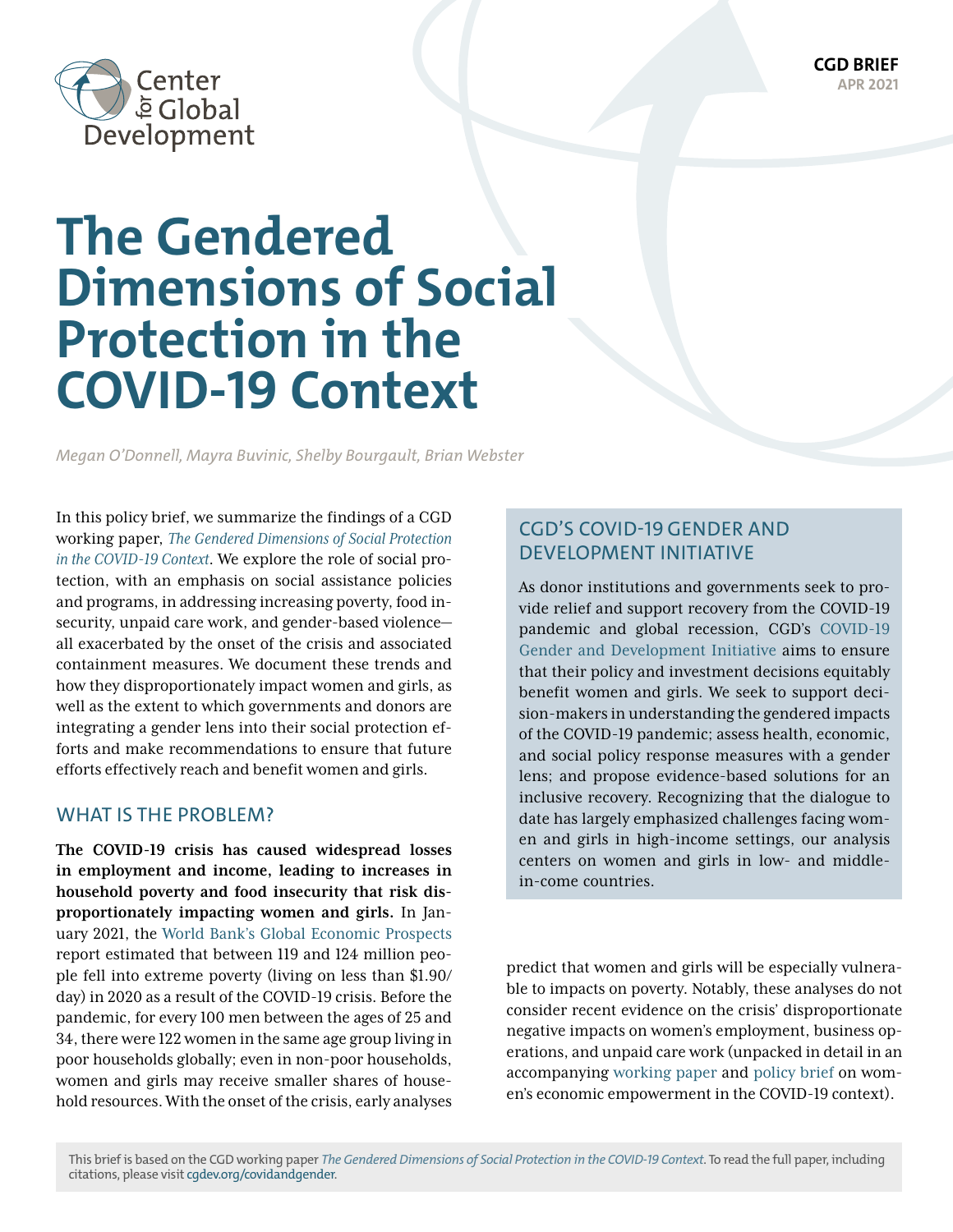**Around the globe, food production and distribution systems have also been impacted by the pandemic.** [The World Food Programme](https://www.wfp.org/news/covid-19-will-double-number-people-facing-food-crises-unless-swift-action-taken) estimates that in low- and middle-income countries, the number of acutely food insecure people will nearly double, increasing 96 percent from 135 million people to 265 million. In the face of crisis-induced shocks, women and girls are more likely than men and boys to adopt negative coping behaviors around food consumption such as eating less preferred foods, eating smaller and fewer meals, decreasing food variety, and substituting more filling food for more nutritious food. Across 40 countries, 41 percent of women report a lack of food as a main impact of the pandemic, compared to 30 percent of men.

**Unpaid care work has increased since the onset of the pandemic, though too little is known about the implications of COVID-19 for unpaid care work done by women and girls in lower-income countries.** Increases in overall time burdens (paid and unpaid work) may be concentrated at the ends of the spectrum; these ends of the spectrum include women with higher incomes and levels of education who were previously able to rely on schools, childcare centers, and domestic workers to manage paid work and caregiving responsibilities, and, on the other end, more vulnerable women heads of households. A nationally representative study in Colombia found that the probability of women citing domestic work as their primary activity grew 5.7 percentage points since the pandemic, and 13.5 percentage points for women heads of household.

**Prior to the pandemic, one in three women globally had experienced physical or sexual violence, and the crisis has exacerbated the risk of violence.** As of December 2020, [Peterman and O'Donnell \(2020\)](https://www.cgdev.org/sites/default/files/covid-and-violence-against-women-and-children-three.pdf) reviewed 74 papers documenting violence against women and children in the COVID context. Among the 44 studies that examine trends or impacts, nearly half of the studies reviewed (45 percent) found an increase in violence during COVID-19, and another 25 percent reported mixed results with an increase in at least one measure of violence. Where studies observe mixed findings or decreases, underreporting may account for results, which is a cause for concern as victims are less able to report violence and seek help under lockdown conditions.

**Preliminary findings are based on limited data, especially for low-income countries.** Data collection efforts in the context of COVID-19 are likely to replicate long-standing measurement challenges, including a lack of individual-level poverty and food insecurity data, and the undercounting and underreporting of women's paid and unpaid work. Sampling biases linked to the use of phone surveys as the primary collection method during the pandemic also add to these challenges, suggesting that the emerging evidence is not capturing adequately the impact of COVID-19 on the poorest and therefore most vulnerable women and girls.

## WHAT ARE POLICYMAKERS AND DONORS DOING IN RESPONSE?

**Just 17 percent of social protection policy measures announced in response to COVID-19 are gender-sensitive.** According to the [COVID-19 Global Gender Re](https://data.undp.org/gendertracker/)[sponse Tracker,](https://data.undp.org/gendertracker/) 68 percent of gender-sensitive measures fall within the bucket of social assistance, with social insurance comprising 30 percent of measures, and just 2 percent focused on unpaid care. Of 81 social assistance measures targeting women's economic security, 63 percent are either new or adapted/expanded cash transfer programs, 26 percent are in-kind support, 5 percent are public works programs, 3.7 percent are social pensions, and 2.5 percent are utility and housing assistance.

Notably, the tracker neither provides data on policy implementation, nor evaluates the sufficiency of assistance in terms of duration or size of benefits, so more



#### **FIGURE 1. Governments' social protection measures by category and gender sensitivity**

Source: UNDP COVID-19 Global Gender Response Tracker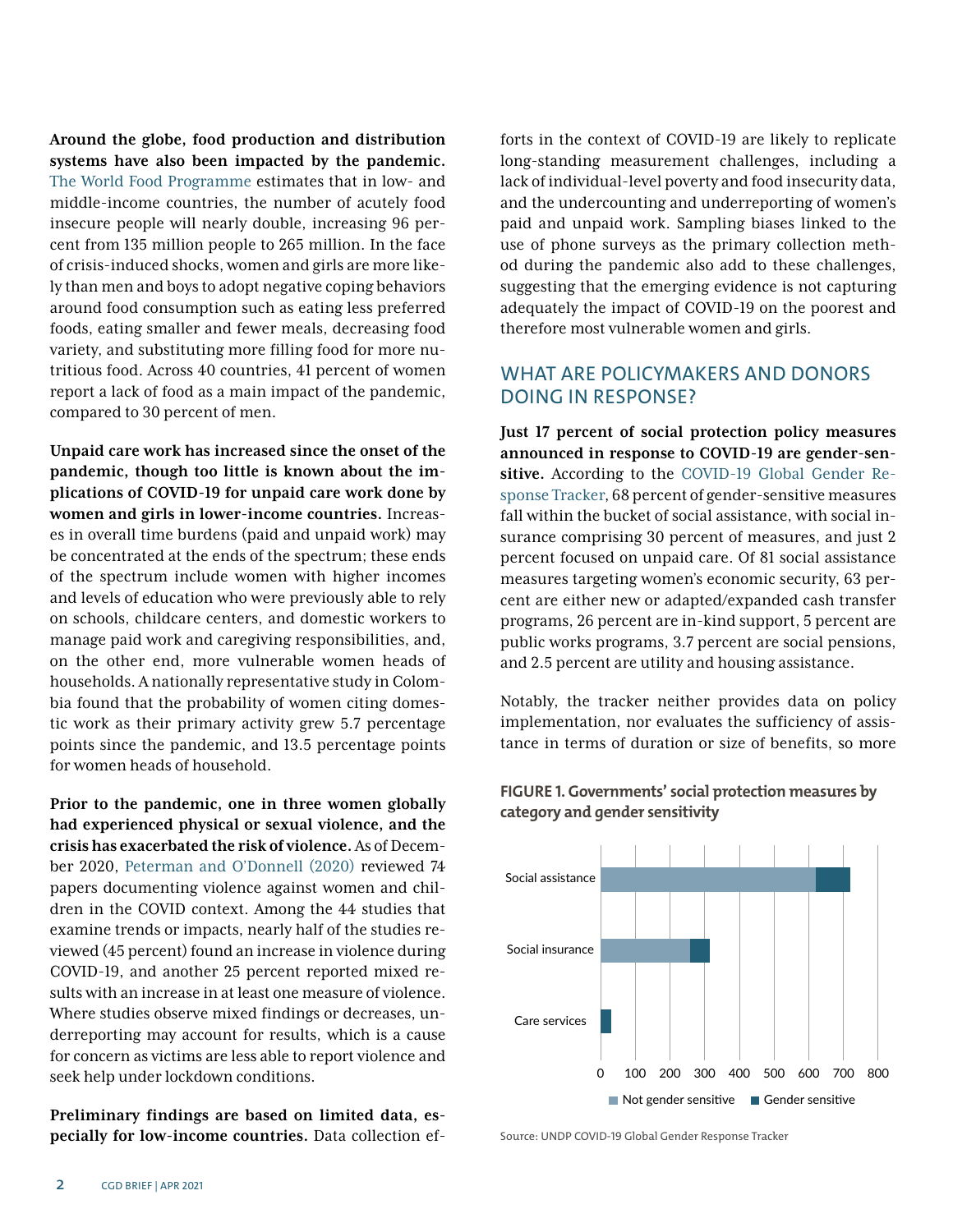research is needed to interrogate whether these measures are meeting populations' needs, including the extent to which they are reaching and benefiting women and girls. We find that at least 37 measures are designed to be temporary—often covering a 2–4-month window suggesting the need for longer-term forms of support for vulnerable populations.

#### **FIGURE 2. MDB projects with social protection components, Mar. 1 – Dec. 31, 2020**



### **FIGURE 3. MDB social protection projects with genderfocused indicators**



**To complement national data, we review project documents from multilateral development banks to gauge the extent to which MDBs are integrating gender into their COVID-19 social protection efforts.** Of 195 projects identified (approved between March and December 2020 by the World Bank, African Development Bank, and Asian Development Bank), 74 projects contain social protection components (most are focused on addressing the pandemic's direct health effects). Of those 64 projects with publicly available documents, 81 percent include gender-focused indicators and/or targets (though just 27 percent call for intersectional data). The most commonly deployed measures are cash transfers, with only one project including an indicator focused on childcare.

# WHAT ELSE IS NEEDED?

### **Generate more data and evidence**

- · **Fill data gaps on the gendered impacts of the COVID crisis in low- and middle-income countries,** especially for those who cannot be reached by the mobile phone surveys deployed to track the crisis's effects.
- Increase collection of sex-disaggregated data on **beneficiaries of social protection programs.** Because the household has traditionally been the smallest unit of analysis for most data collection concerning social protection systems, too little is known about how cash transfers and other programs reach and benefit people of different genders and age groups within the household.
- · **Monitor and evaluate the benefits of COVID-19 related social protection measures on women and girls.** Rigorous M&E and impact evaluation should follow and build on the strong evaluation record of past well-known social protection programs (i.e., Progresa in Mexico, Bolsa Familia in Brazil) and add measures on impacts focused on the well-being and empowerment of women and girls.
- · **Identify a harmonized set of core indicators to track the impact of social protection by gender.** MDB social protection teams should consider instituting a core (concise) set of indicators that allow for standardized data collection and use across projects and contexts. This set ideally should include a simplified